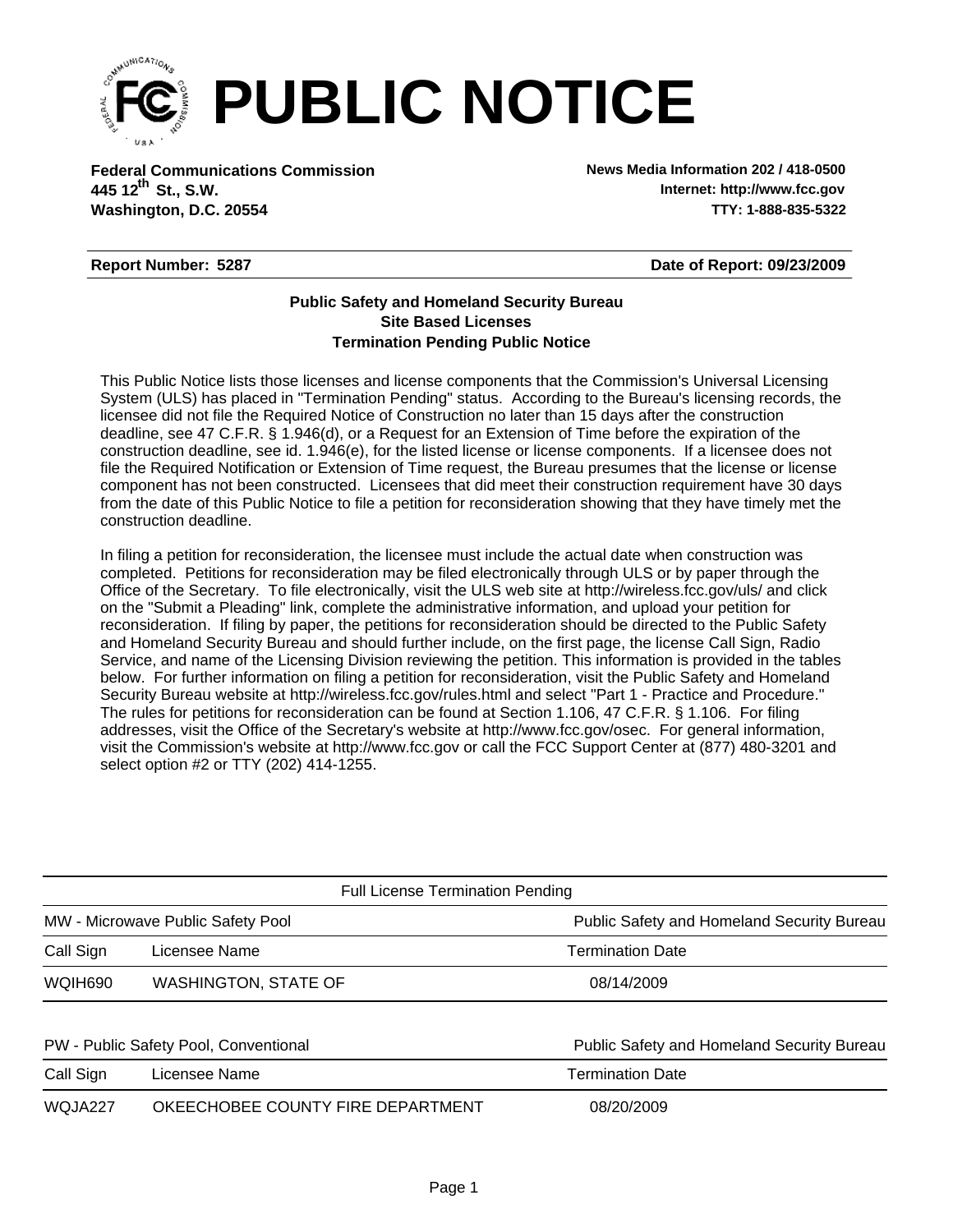| <b>Full License Termination Pending</b>                                             |                                     |            |  |  |  |
|-------------------------------------------------------------------------------------|-------------------------------------|------------|--|--|--|
| Public Safety and Homeland Security Bureau<br>PW - Public Safety Pool, Conventional |                                     |            |  |  |  |
| Call Sign<br>Licensee Name<br><b>Termination Date</b>                               |                                     |            |  |  |  |
| WQJE861<br>FORT BRANCH, TOWN OF                                                     |                                     | 08/14/2009 |  |  |  |
|                                                                                     | <b>Location Termination Pending</b> |            |  |  |  |
|                                                                                     |                                     |            |  |  |  |

| Call Sign | Licensee Name | City     | State     | <b>Location Termination</b> |      |
|-----------|---------------|----------|-----------|-----------------------------|------|
|           |               | ∟atitude | ∟ongitude |                             | Date |

| <b>Frequency Termination Pending</b> |                                        |  |                  |                                            |                |           |                     |
|--------------------------------------|----------------------------------------|--|------------------|--------------------------------------------|----------------|-----------|---------------------|
| MW - Microwave Public Safety Pool    |                                        |  |                  | Public Safety and Homeland Security Bureau |                |           |                     |
| Call Sign<br><b>Stn Class</b>        | Licensee Name<br>Lower/Upper Frequency |  | City<br>Latitude | <b>State</b><br>Longitude                  | Loc/<br>Path # | Ant.<br># | Termination<br>Date |
| WPYJ832                              | Nye, County of                         |  | Pahrump          | NV                                         |                |           | 08/19/2009          |
| <b>FXO</b>                           | 5974.85000000                          |  | 36-15-52.6 N     | $116 - 4 - 6.5 W$                          | 4              |           |                     |

| PW - Public Safety Pool, Conventional |                                        |                  | Public Safety and Homeland Security Bureau |                |                |                          |
|---------------------------------------|----------------------------------------|------------------|--------------------------------------------|----------------|----------------|--------------------------|
| Call Sign<br><b>Stn Class</b>         | Licensee Name<br>Lower/Upper Frequency | City<br>Latitude | <b>State</b><br>Longitude                  | Loc.<br>Path # | #              | Ant. Termination<br>Date |
| KB83160                               | <b>TACOMA COMMUNITY COLLEGE</b>        | <b>TACOMA</b>    | <b>WA</b>                                  | $\overline{2}$ | 1              | 08/14/2009               |
| FB <sub>2</sub>                       | 453.70000000                           | 47-14-35.0 N     | 122-31-21.3 W                              |                |                |                          |
| KB83160                               | <b>TACOMA COMMUNITY COLLEGE</b>        |                  |                                            | 4              | 1              | 08/14/2009               |
| <b>MO</b>                             | 453.70000000                           |                  |                                            |                |                |                          |
| KB83160                               | <b>TACOMA COMMUNITY COLLEGE</b>        |                  |                                            | 4              | 1              | 08/14/2009               |
| <b>MO</b>                             | 458.70000000                           |                  |                                            |                |                |                          |
| <b>KUX378</b>                         | OHIO, STATE OF                         | <b>COLUMBUS</b>  | <b>OH</b>                                  | 1              | $\overline{2}$ | 08/15/2009               |
| FB <sub>2</sub>                       | 453.88750000                           | 40-0-14.2 N      | 82-59-15.7 W                               |                |                |                          |
| <b>KUX378</b>                         | OHIO, STATE OF                         |                  |                                            | 2              | 1              | 08/15/2009               |
| <b>MO</b>                             | 453.88750000                           |                  |                                            |                |                |                          |
| <b>KUX378</b>                         | OHIO, STATE OF                         |                  |                                            | 2              | 1              | 08/15/2009               |
| <b>MO</b>                             | 458.88750000                           |                  |                                            |                |                |                          |
| WQFK650                               | <b>TATTNALL COUNTY E-911</b>           | <b>COBBTOWN</b>  | GA                                         | 1              | 1              | 08/04/2009               |
| FB <sub>2</sub>                       | 151.25750000                           | 32-16-39.8 N     | 82-8-17.5 W                                |                |                |                          |
| WQFK650                               | <b>TATTNALL COUNTY E-911</b>           | <b>COBBTOWN</b>  | GA                                         | 1              | $\mathbf{1}$   | 08/04/2009               |
| FB <sub>2</sub>                       | 151.49750000                           | 32-16-39.8 N     | 82-8-17.5 W                                |                |                |                          |
| WQFK650                               | <b>TATTNALL COUNTY E-911</b>           | <b>COBBTOWN</b>  | GA                                         | 1              | 1              | 08/04/2009               |
| FB <sub>2</sub>                       | 154.97250000                           | 32-16-39.8 N     | 82-8-17.5 W                                |                |                |                          |
|                                       |                                        |                  |                                            |                |                |                          |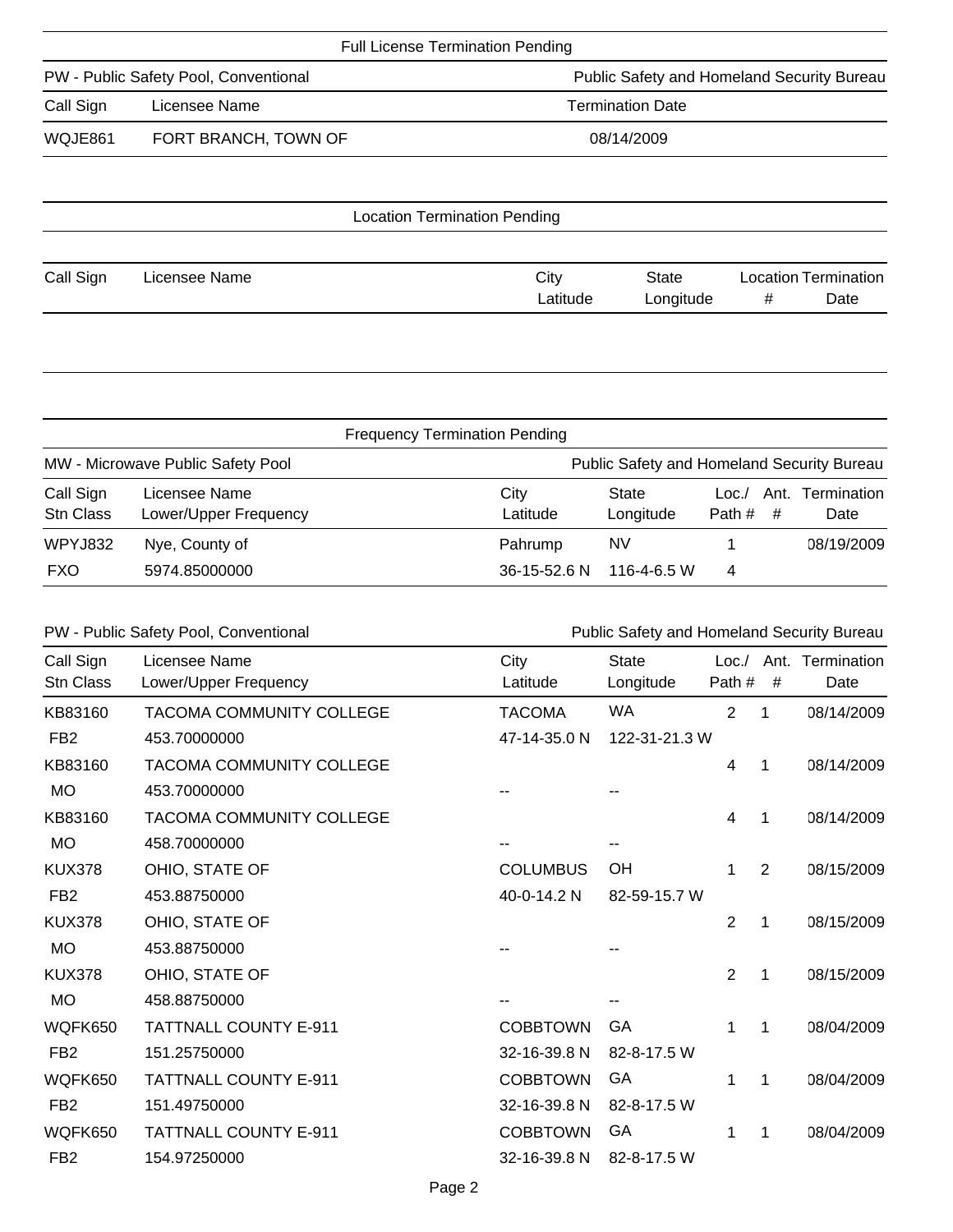| <b>Frequency Termination Pending</b> |                                       |                   |                                            |                |              |                        |
|--------------------------------------|---------------------------------------|-------------------|--------------------------------------------|----------------|--------------|------------------------|
|                                      | PW - Public Safety Pool, Conventional |                   | Public Safety and Homeland Security Bureau |                |              |                        |
| Call Sign                            | Licensee Name                         | City              | <b>State</b>                               |                |              | Loc./ Ant. Termination |
| Stn Class                            | Lower/Upper Frequency                 | Latitude          | Longitude                                  | Path #         | $\#$         | Date                   |
| WQFK650                              | <b>TATTNALL COUNTY E-911</b>          | <b>GLENNVILLE</b> | GA                                         | 2              | 1            | 08/04/2009             |
| FB <sub>2</sub>                      | 151.25750000                          | 31-56-54.1 N      | 81-57-24.3 W                               |                |              |                        |
| WQFK650                              | <b>TATTNALL COUNTY E-911</b>          | <b>GLENNVILLE</b> | GA                                         | 2              | 1            | 08/04/2009             |
| FB <sub>2</sub>                      | 151.49750000                          | 31-56-54.1 N      | 81-57-24.3 W                               |                |              |                        |
| WQFK650                              | <b>TATTNALL COUNTY E-911</b>          | <b>GLENNVILLE</b> | GA                                         | $\overline{2}$ | $\mathbf{1}$ | 08/04/2009             |
| FB <sub>2</sub>                      | 154.97250000                          | 31-56-54.1 N      | 81-57-24.3 W                               |                |              |                        |
| WQFK650                              | <b>TATTNALL COUNTY E-911</b>          | <b>REIDSVILLE</b> | GA                                         | 3              | 1            | 08/04/2009             |
| FB <sub>2</sub>                      | 151.25750000                          | 32-4-44.1 N       | 82-6-0.4 W                                 |                |              |                        |
| WQFK650                              | <b>TATTNALL COUNTY E-911</b>          | <b>REIDSVILLE</b> | GA                                         | 3              | $\mathbf{1}$ | 08/04/2009             |
| FB <sub>2</sub>                      | 151.49750000                          | 32-4-44.1 N       | 82-6-0.4 W                                 |                |              |                        |
| WQFK650                              | <b>TATTNALL COUNTY E-911</b>          | <b>REIDSVILLE</b> | GA                                         | 3              | 1            | 08/04/2009             |
| FB <sub>2</sub>                      | 154.97250000                          | 32-4-44.1 N       | 82-6-0.4 W                                 |                |              |                        |
| WQFK650                              | <b>TATTNALL COUNTY E-911</b>          |                   |                                            | $\overline{4}$ | $\mathbf 1$  | 08/04/2009             |
| <b>MO</b>                            | 158.79750000                          |                   |                                            |                |              |                        |
| WQFK650                              | <b>TATTNALL COUNTY E-911</b>          |                   |                                            | $\overline{4}$ | $\mathbf{1}$ | 08/04/2009             |
| <b>MO</b>                            | 159.01500000                          |                   |                                            |                |              |                        |
| WQFK650                              | <b>TATTNALL COUNTY E-911</b>          |                   |                                            | $\overline{4}$ | 1            | 08/04/2009             |
| <b>MO</b>                            | 159.03750000                          |                   |                                            |                |              |                        |
| WQFK650                              | <b>TATTNALL COUNTY E-911</b>          |                   |                                            | 5              | 1            | 08/04/2009             |
| <b>MO</b>                            | 158.79750000                          |                   |                                            |                |              |                        |
| WQFK650                              | <b>TATTNALL COUNTY E-911</b>          |                   |                                            | 5              | 1            | 08/04/2009             |
| <b>MO</b>                            | 159.01500000                          |                   |                                            |                |              |                        |
| WQFK650                              | <b>TATTNALL COUNTY E-911</b>          |                   |                                            | 5              | 1            | 08/04/2009             |
| <b>MO</b>                            | 159.03750000                          |                   |                                            |                |              |                        |
| WQFK650                              | <b>TATTNALL COUNTY E-911</b>          |                   |                                            | 6              | $\mathbf{1}$ | 08/04/2009             |
| <b>MO</b>                            | 158.79750000                          |                   |                                            |                |              |                        |
| WQFK650                              | <b>TATTNALL COUNTY E-911</b>          |                   |                                            | 6              | $\mathbf{1}$ | 08/04/2009             |
| <b>MO</b>                            | 159.01500000                          |                   |                                            |                |              |                        |
| WQFK650                              | <b>TATTNALL COUNTY E-911</b>          |                   |                                            | 6              | $\mathbf{1}$ | 08/04/2009             |
| <b>MO</b>                            | 159.03750000                          |                   |                                            |                |              |                        |

## YE - PubSafty/SpecEmer/PubSaftyNtlPlan,806-817/851-862MHz,Trunke Public Safety and Homeland Security Bureau

| Call Sign       | Licensee Name         | City                      | State     |             | Loc./ Ant. Termination |
|-----------------|-----------------------|---------------------------|-----------|-------------|------------------------|
| Stn Class       | Lower/Upper Frequency | Latitude                  | Longitude | Path $\#$ # | Date                   |
| WPTC649         | ALACHUA, COUNTY OF    | <b>GAINESVILLE FL</b>     |           | 4 1         | 08/14/2009             |
| FB <sub>2</sub> | 852.41250000          | 29-46-19.0 N 82-11-59.0 W |           |             |                        |